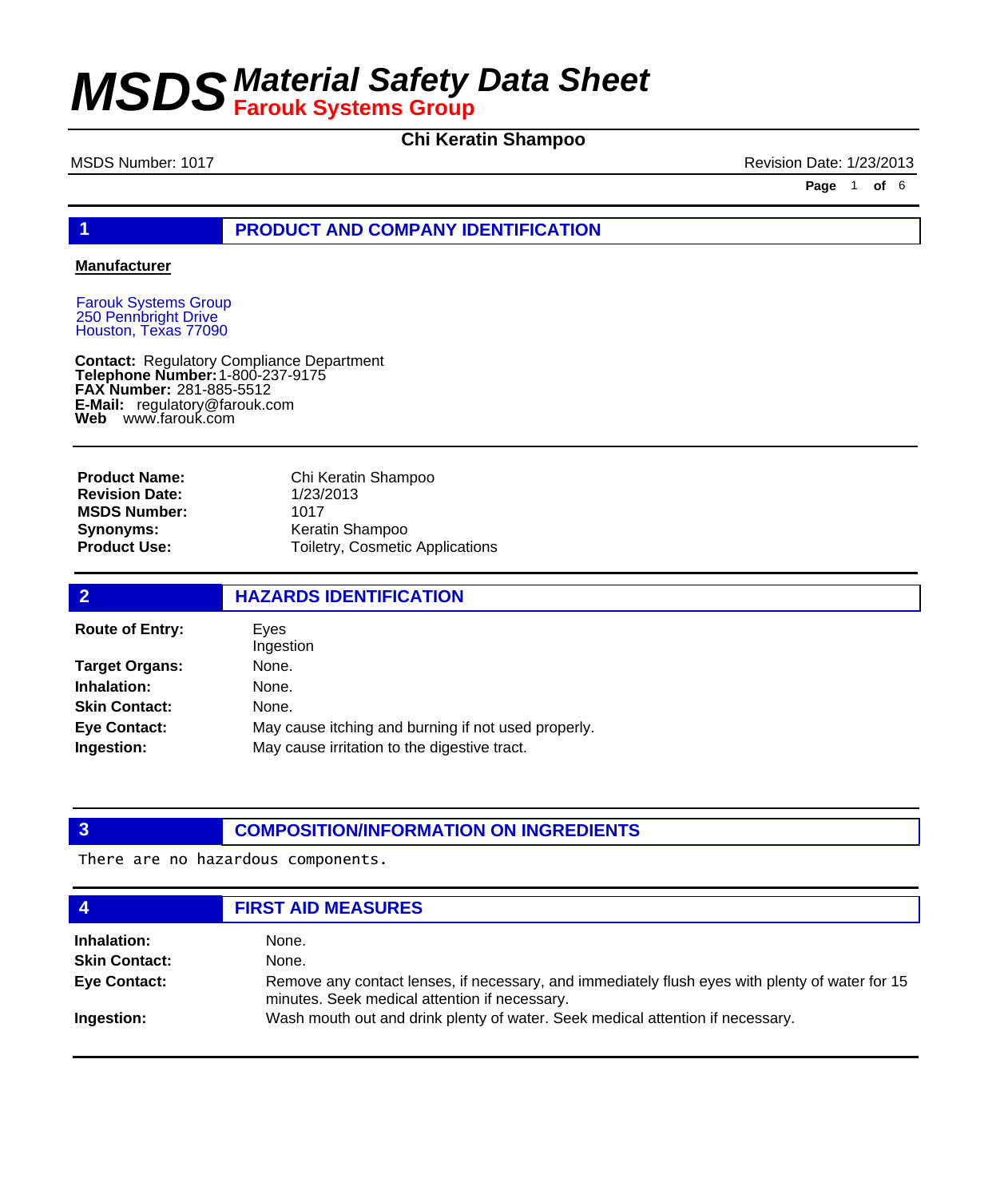### **Chi Keratin Shampoo**

MSDS Number: 1017 Revision Date: 1/23/2013

**Page** 2 **of** 6

#### **5 FIRE FIGHTING MEASURES**

FLASHPOINT AND METHOD: Not applicable FLAMMABLE LIQUIDS: None. AUTO IGNITION TEMP: None. FLAMMABLE CLASS: None. BURNING RATE OF SOLID: Not available

GENERAL HAZARDS: Evacuate personnel downwind of fire to avoid inhalation of fumes and smoke.

EXTINGUISHING METHODS: Chemical type foam, CO2(Carbon Dioxide), Dry Chemical, Water Fog HAZARDOUS COMBUSTION PRODUCTS: None.

FIRE FIGHTING PROCEDURES: This product is not flammable.However, hazardous decomposition and combustion products may be formed in a fire situation. Cool exposed containers with water spray to prevent overheating.

FIRE FIGHTING EQUIPMENT: Respiratory and eye protection are required for fire fighting personnel. Full protective equipment (Bunker Gear) and self contained breathing apparatus (SCBA) should be used for all indoor fires and significant outdoor fires. For small outdoor fires, which may be easily extinguished with a portable fire extinguisher, use of a SCBA may not be needed.

### **6 ACCIDENTAL RELEASE MEASURES**

SMALL SPILL: When a spill occurs, use absorbent material on the substance. Dispose of the material according to all local, state and federal regulations. Always use an absorbent material when cleaning up a spill.

ENVIRONMENTAL PRECAUTIONS: Avoid run-off or release into sewers, stormdrains and waterways.

GENERAL PRECAUTIONS: Remove containers away from flammable materials.

#### **7 HANDLING AND STORAGE**

Use appropriate personal protective equipment as specified in Section 8. Handle in a manner consistent with good household/personal techniques and practices. **Handling Precautions:** Keep containers/bottles securely sealed when not in use. Store in cool/dry conditions that do not exceed room temperature. Try to store product in temperatures between 40°F to  $90^\circ$  F. **Storage Requirements:**

| 8                                 | <b>EXPOSURE CONTROLS/PERSONAL PROTECTION</b>                                                                                                                                                                                                                                                                                |
|-----------------------------------|-----------------------------------------------------------------------------------------------------------------------------------------------------------------------------------------------------------------------------------------------------------------------------------------------------------------------------|
| <b>Engineering Controls:</b>      | These recommendations provide general guideance for handling this product safely.<br>Because specific use conditions may vary, safety procedures should be developed for<br>each specific application of this product. When developing procedures, always<br>consider potential waste, disposal and personal safety issues. |
| <b>Protective Equipment:</b>      | EYES AND FACE: For reasonable foreseeable uses of this product, eye and face<br>protection is not required.<br>SKIN: For reasonable foreseeable uses of this product, skin protection is not required.<br>RESPIRATORY: For reasonable foreseeable uses of this product, respiratory                                         |
| <b>Exposure Guidelines/Other:</b> | protection is not required.<br>EXPOSURE GUIDELINES: Overexposure is unlikely. Since all<br>parameters cannot be foreseen, the use of engineering controls<br>to reduce exposure may be necessary.                                                                                                                           |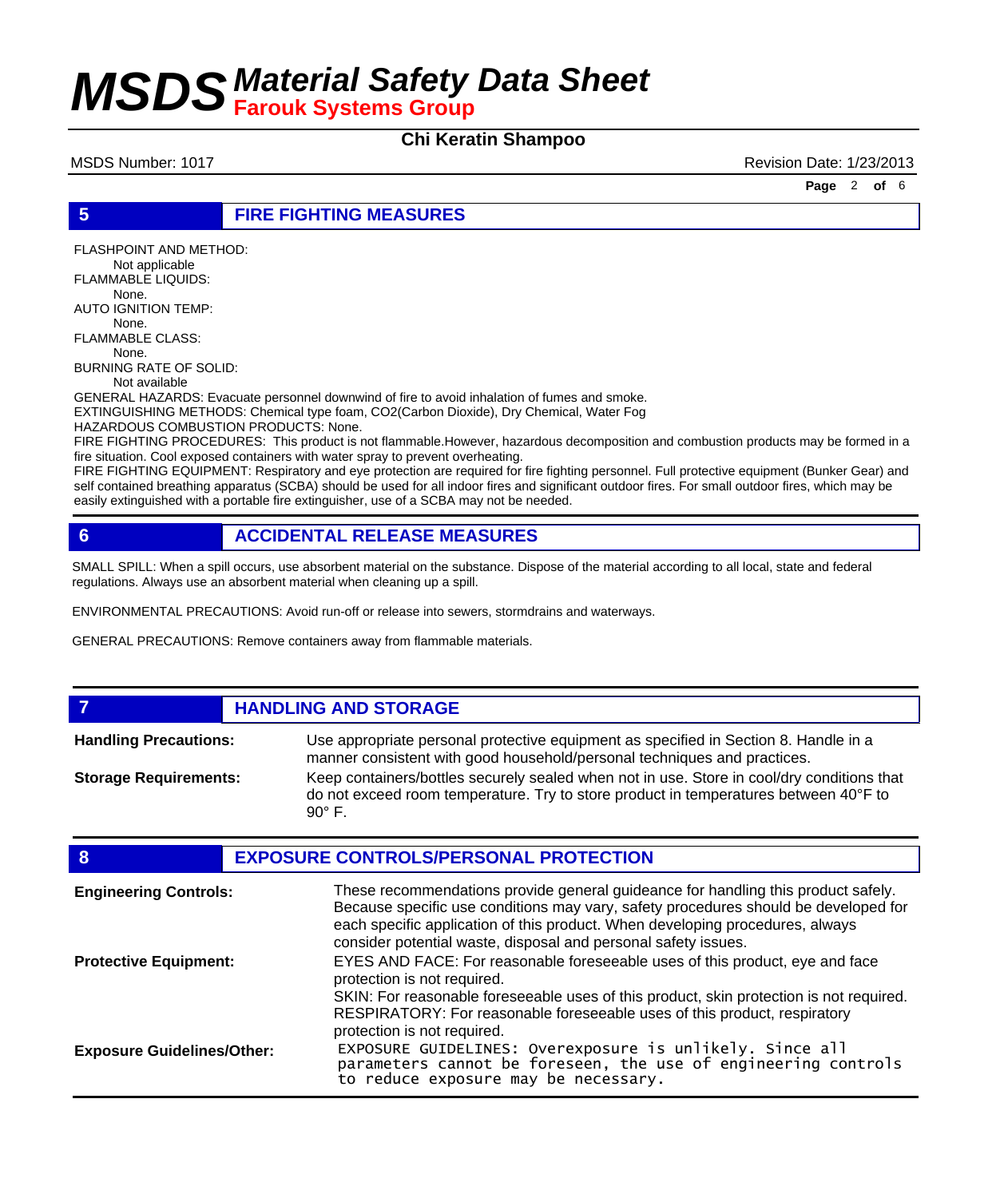### **Chi Keratin Shampoo**

**9 PHYSICAL AND CHEMICAL PROPERTIES Appearance:** Pearlescent, viscous cream **Physical State:** Liquid **Odor:** Pleasant fragrance **pH:** 5.0 - 6.0 **Boiling Point:** N/A **Freezing/Melting Pt.:** N/A **Solubility:** Soluble in water. MSDS Number: 1017 **MSDS Number: 1017** Revision Date: 1/23/2013 **Page** 3 **of** 6

**Spec Grav./Density:** 1.00

**Viscosity:** 4500-6000

**Vapor Pressure:** N/A **Vapor Density:** N/A

| 10                                       | <b>STABILITY AND REACTIVITY</b> |                                           |  |
|------------------------------------------|---------------------------------|-------------------------------------------|--|
| Stability:                               |                                 | <b>YES</b>                                |  |
| <b>Conditions to avoid:</b>              |                                 | Extreme temperatures.                     |  |
| Materials to avoid (incompatability):    |                                 | Keep away from strong oxidizing material. |  |
| <b>Hazardous Decomposition products:</b> |                                 | None known.                               |  |
| <b>Hazardous Polymerization:</b>         |                                 | Will Not Occur.                           |  |

### **11 TOXICOLOGICAL INFORMATION**

ACUTE: DERMAL LD50: Not available. ORAL LD50: Not available. INHALATION LC50: Not available. EYE EFFECTS: This product may cause irritation to eyes if not used under normal conditions. TARGET ORGANS: NONE. SENSITIZATIONS: Not available. CARCINOGENICITY: IARC: Listed by IARC - No. NTP: Listed by NTP - No. OSHA: Listed by OSHA - No.

MUTAGENICITY: Not available. REPRODUCTIVE EFFECTS: None. TERATOGENIC EFFECTS: Not available.

**12 ECOLOGICAL INFORMATION** 

ENVIRONMENTAL DATA: Not available. ECOTOXICOLOGICAL INFO: Not available. DISTRIBUTION: Not available. CHEMICAL FATE INFO: Not available.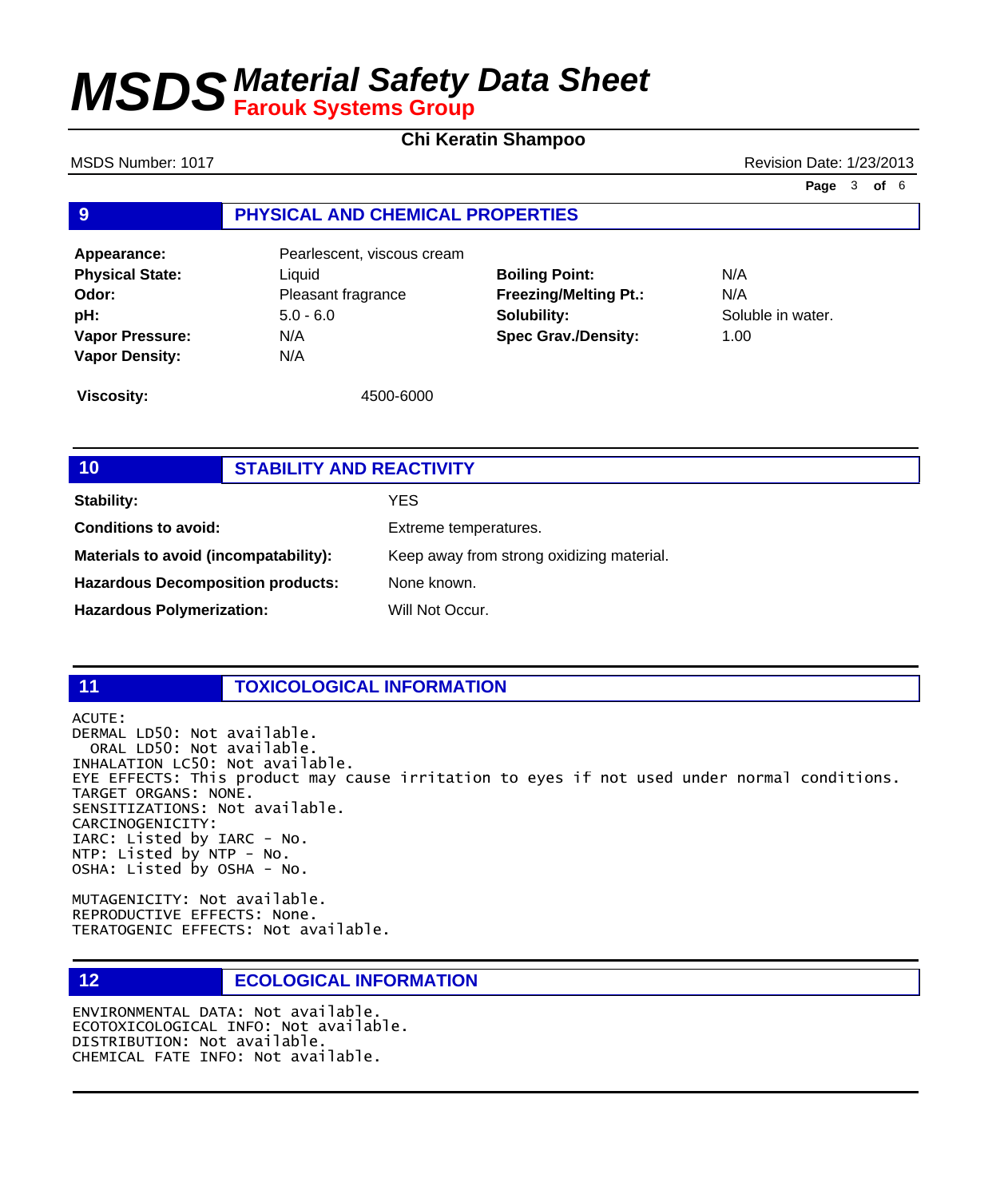### **Chi Keratin Shampoo**

MSDS Number: 1017 **MSDS Number: 1017** Revision Date: 1/23/2013

**Page** 4 **of** 6

**13 DISPOSAL CONSIDERATIONS**

US EPA Waste Number and Descriptions:

DISPOSAL METHOD: Controlled release of diluted product into a biological wastewater treatment plant. COMPONENT WASTE NUMBER: No EPA Waste Numbers are applicable for this product's components. DISPOSAL INSTRUCTIONS: Dispose of waste material according to local, state and federal rules and regulations.

**14 TRANSPORT INFORMATION**

This product is not regulated as a hazardous material by the United States (DOT) or Canadian (TDG) transportation regulations.

DOT CLASSIFICATION: Shipping Name: Chi Keratin Shampoo Class: None. Non-regulated, non-hazardous

IMDG CLASSIFICATION: Shipping Name: Chi Keratin Shampoo Class: None. Non-regulated, non-hazardous

IATA CLASSIFICATION: Shipping Name: Chi Keratin Shampoo Class: None. Non-regulated, non-hazardous

1-800-424-9300 1-703-527-3887 CHEMTREC

Outside the United States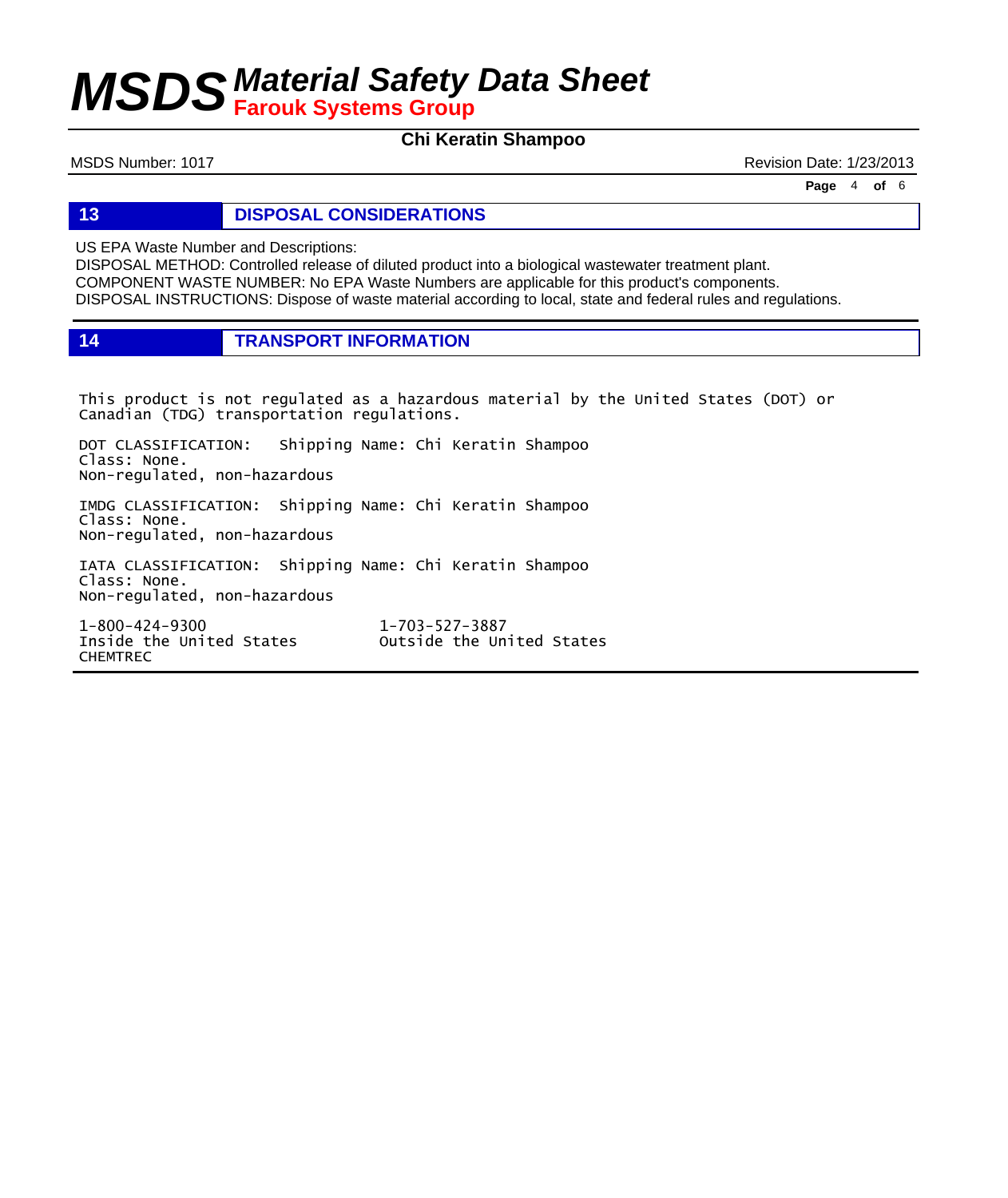### **Chi Keratin Shampoo**

MSDS Number: 1017 Revision Date: 1/23/2013

**Page** 5 **of** 6

**15 REGULATORY INFORMATION**

UNITED STATES: SARA TITLE III (Superfund Amendments and Reauthorization Act) 311/312 HAZARD CATEGORIES

Fire: No. Pressure Generating: No. Reactivity: No. Acute: No. 313 REPORTABLE INGREDIENTS: Not applicable. TITLE III NOTES: None. CERCLA(Comprehensive Response, Compensation, and Liability Act) CERCLA RQ: None. TSCA(Toxic Substance Release Act) TSCA REGULATORY: All ingredients are listed in the TSCA Inventory.

CANADA: WHMIS(WORKER HAZARDOUS MATERIAL INFORMATION SYSTEM) This product is WHMIS controlled. CANADIAN INGREDIENT DISCLOSURE LIST: Sodium Laureth Sulfate. CANADIAN ENVIRONMENTAL PROTECTION ACT: All intentional ingredients are listed on the DSL(Domestic Substance List).

EUROPEAN COMMUNITY: EU REGULATORY: All intentional ingredients are listed on the European's EINECS Inventory. STATE REGULATIONS: Not available. LOCAL REGULATIONS: Not available.

2 = Moderate 3 = Serious  $4 =$  Severe NFPA RATING: FLAMMABILITY: 0 HEALTH: 1 REACTIVITY: 0 SPECIAL: None

NFPA CODES: Hazard Scale:  $0 =$  Normal  $1 =$  Slight

HMIS RATING: FLAMMABILITY: 0 HEALTH: 1 PHYSICAL HAZARD: 0 PERSONAL PROTECTION: N/A

**16 OTHER INFORMATION**

Disclaimer: Reasonable care has been taken in the preparation of this information, but the manufacturer makes no warranty of merchantability or any other warranty, expressed or implied, with respect to this information. The manufacturer makes no representations and assumes no liability for any direct, incidental or consequential damages resulting from its use.

 $\Box$  . The contribution of the contribution of the contribution of the contribution of the contribution of the contribution of the contribution of the contribution of the contribution of the contribution of the contributi